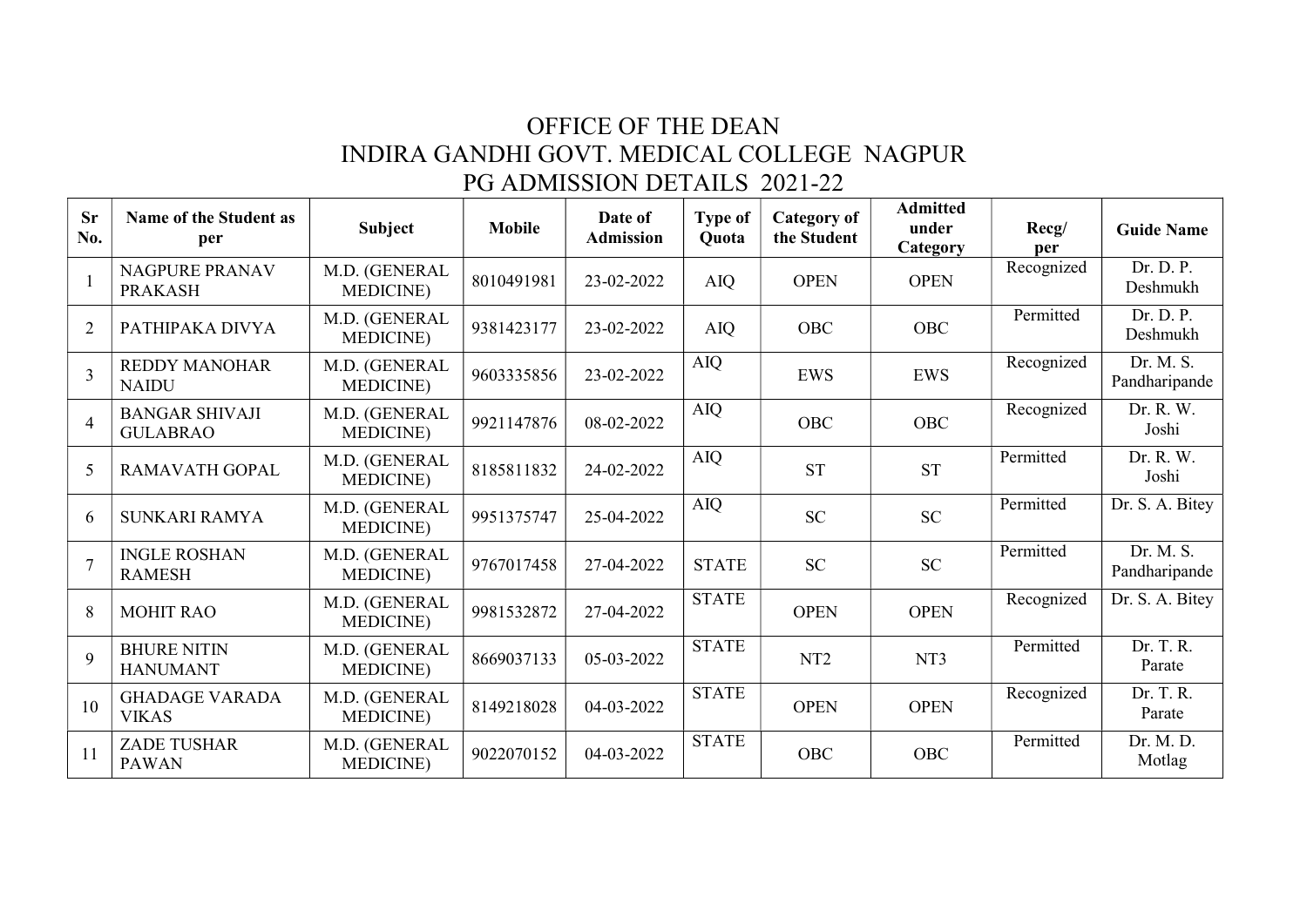| 12 | PATEL AZHARUDDIN<br><b>RAFIQUE</b>        | M.D. (GENERAL<br><b>MEDICINE</b> ) | 9762716273 | 01-02-2022 | <b>STATE</b> | <b>EWS</b>  | <b>EWS</b>  | Recognized | Dr. M. D.<br>Motlag |
|----|-------------------------------------------|------------------------------------|------------|------------|--------------|-------------|-------------|------------|---------------------|
| 13 | <b>DEBASMITA BARMAN</b>                   | M.D.<br>(PATHOLOGY)                | 7551070241 | 08-02-2022 | <b>AIQ</b>   | <b>SC</b>   | <b>SC</b>   | Recognized |                     |
| 14 | <b>BONDADE PALLAVI</b><br><b>ANANDRAO</b> | M.D.<br>(PATHOLOGY)                | 7903371857 | 27-04-2022 | <b>AIQ</b>   | <b>SC</b>   | SC          | Recognized |                     |
| 15 | <b>KHAN HUMERA</b><br><b>FATEMA SIRAJ</b> | M.D.<br>(PATHOLOGY)                | 9405146130 | 27-04-2022 | <b>STATE</b> | <b>EWS</b>  | <b>EWS</b>  | Recognized |                     |
| 16 | <b>RASHMI PATIL</b>                       | M.D.<br>(PATHOLOGY)                | 9604201637 | 28-04-2022 | <b>STATE</b> | <b>OBC</b>  | <b>OBC</b>  | Recognized |                     |
| 17 | <b>JIGNESH BARAIYA</b>                    | M.D.<br>(MICROBIOLOG<br>Y)         | 9574048180 | 04-03-2022 | <b>STATE</b> | <b>OPEN</b> | <b>OPEN</b> | Recognized |                     |
| 18 | <b>ARYA LAKSHMI</b><br><b>RAJAN</b>       | M.D.<br>(MICROBIOLOG<br>Y)         | 9497654848 | 26-04-2022 | <b>AIQ</b>   | <b>OPEN</b> | <b>OPEN</b> | Recognized |                     |
| 19 | <b>ANCHAL MOHANTY</b>                     | M.D.<br>(MICROBIOLOG<br>Y)         | 7289987765 | 26-04-2022 | <b>AIQ</b>   | <b>OPEN</b> | <b>OPEN</b> | Permitted  |                     |
| 20 | ADITYA CHATURVEDI                         | M.D.<br>(MICROBIOLOG<br>Y)         | 9009169067 | 26-04-2022 | <b>AIQ</b>   | <b>OPEN</b> | <b>OPEN</b> | Recognized |                     |
| 21 | SRIRAMAGIRI SAI<br><b>VINAY</b>           | M.D.<br>(PHARMACOLO<br>GY)         | 8985454858 | 23-02-2022 | <b>AIQ</b>   | <b>OPEN</b> | <b>OPEN</b> | Recognized |                     |
| 22 | <b>SHASHANKA SEKHAR</b><br><b>PATEL</b>   | M.D.<br>(PHARMACOLO<br>GY)         | 8249443123 | 24-02-2022 | AIQ          | OBC         | <b>OBC</b>  | Permitted  |                     |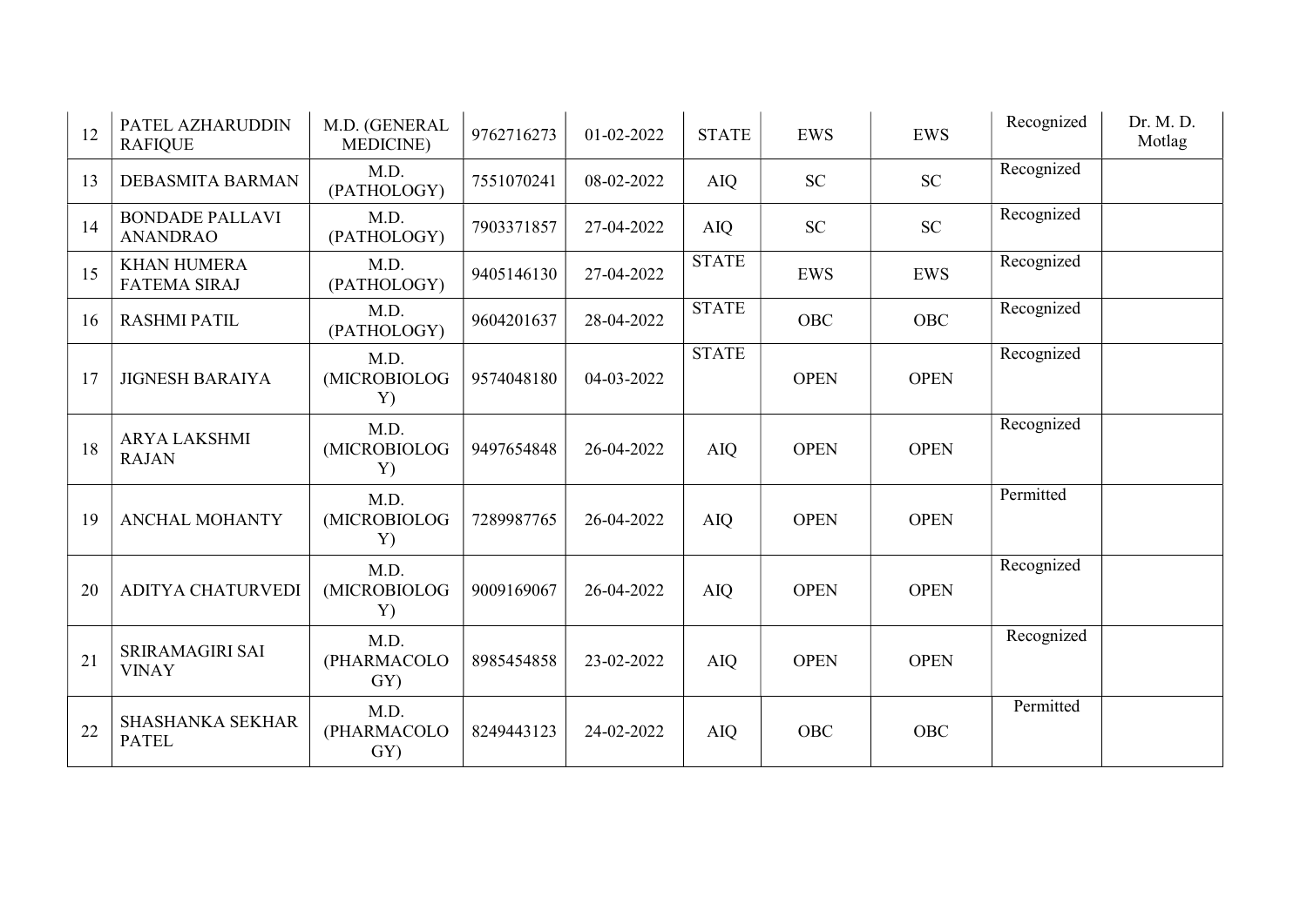| 23 | <b>KODAPE</b><br><b>RAHULKUMAR</b><br><b>SHALINI</b>   | M.D.<br>(PHARMACOLO<br>GY)              | 9763263381 | 26-04-2022 | <b>AIQ</b>   | <b>ST</b>   | <b>ST</b>   | Permitted  |                         |
|----|--------------------------------------------------------|-----------------------------------------|------------|------------|--------------|-------------|-------------|------------|-------------------------|
| 24 | <b>CHAVHAN MAHESH</b><br><b>KESHAVRAO</b>              | M.D.<br>(COMMUNITY<br><b>MEDICINE</b> ) | 9503450663 | 23-02-2022 | <b>AIQ</b>   | <b>EWS</b>  | <b>EWS</b>  | Permitted  | Dr. Sushma<br>Thakre    |
| 25 | <b>KHETRE KAUSTUBH</b><br><b>DADASAHEB</b>             | M.D.<br>(COMMUNITY<br><b>MEDICINE</b> ) | 8080504032 | 06-03-2022 | <b>STATE</b> | <b>OBC</b>  | <b>OBC</b>  | Recognized | Dr. Priya<br>Dhengre    |
| 26 | <b>ASTHA MISHRA</b>                                    | M.D.<br>(COMMUNITY<br><b>MEDICINE</b> ) | 7692850137 | 22-02-2022 | <b>AIQ</b>   | <b>OPEN</b> | <b>OPEN</b> | Recognized | Dr. Ashok<br>Jadhav     |
| 27 | <b>ANJU GEORGE</b>                                     | M.D.<br>(COMMUNITY<br><b>MEDICINE</b> ) | 8547424368 | 24-02-2022 | <b>AIQ</b>   | <b>OPEN</b> | <b>OPEN</b> | Recognized | Dr. Prashant<br>Bagdey  |
| 28 | MANISHA SOLANKI                                        | M.D.<br>(COMMUNITY<br><b>MEDICINE</b> ) | 7354841771 | 26-04-2022 | <b>AIQ</b>   | <b>SC</b>   | <b>SC</b>   | Permitted  | Nisha Agrawal           |
| 29 | <b>SASTRY NIDHI</b><br><b>PRADEEP</b>                  | M.D.<br>(COMMUNITY<br><b>MEDICINE</b> ) | 9920709541 | 27-04-2022 | <b>STATE</b> | <b>OPEN</b> | <b>OPEN</b> | Permitted  | Dr.Jyotsana<br>Deshmukh |
| 30 | <b>GAIKWAD</b><br><b>PRATIKSHA</b><br><b>ABHIMANYU</b> | M.D.<br>(COMMUNITY<br><b>MEDICINE</b> ) | 8862063629 | 06-05-2022 | <b>STATE</b> | <b>SC</b>   | <b>SC</b>   | Permitted  | Dr. Prashant<br>Bagdey  |
| 31 | <b>TALALE PRIYA</b><br><b>SHANKARRAO</b>               | M.D.<br>(COMMUNITY<br><b>MEDICINE</b> ) | 7972345267 | 03-05-2022 | <b>STATE</b> | <b>OBC</b>  | OBC         | Permitted  | Dr.Jyotsana<br>Deshmukh |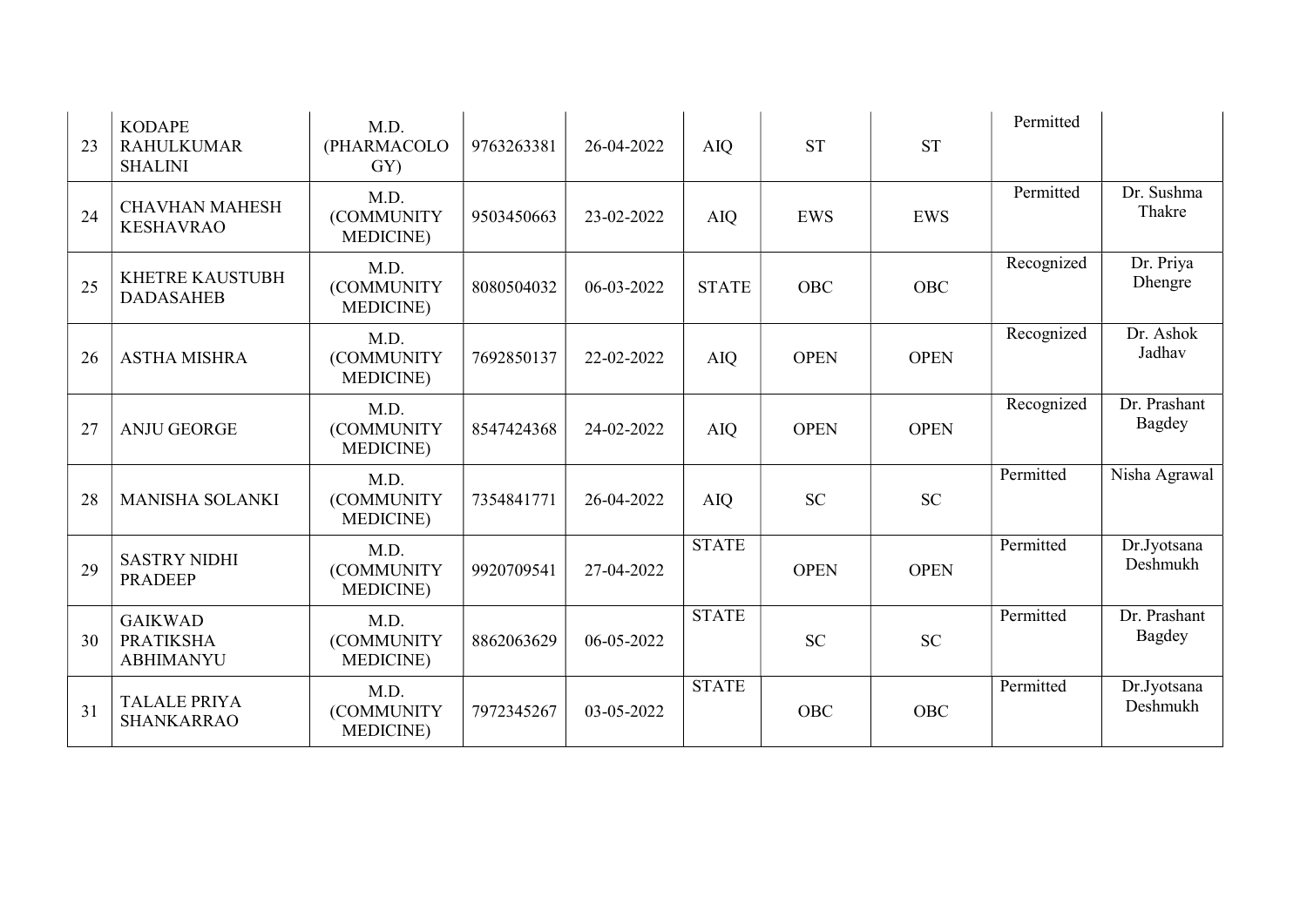| 32 | <b>AMRITA SHASTRI</b>                        | M.D.<br>(COMMUNITY<br><b>MEDICINE</b> ) | 8928550115 | 02-05-2022 | <b>STATE</b> | <b>OPEN</b> | <b>OPEN</b> | Permitted  | Dr. Ashok<br>Jadhav      |
|----|----------------------------------------------|-----------------------------------------|------------|------------|--------------|-------------|-------------|------------|--------------------------|
| 33 | <b>KALAIVANIM</b>                            | M.D.<br>(COMMUNITY<br><b>MEDICINE</b> ) | 8754775554 | 06-05-2022 | <b>AIQ</b>   |             | OBC         | Permitted  | Dr. Sushma<br>Thakre     |
| 34 | <b>SUNRITA DAS</b>                           | M.D.<br>(PAEDIATRICS)                   | 9475304004 | 26-04-2022 | <b>AIQ</b>   | <b>OPEN</b> | <b>OPEN</b> | Recognized | Dr. Leena<br>Dhande      |
| 35 | <b>SOUMYA BILAWAD</b>                        | M.D.<br>(PAEDIATRICS)                   | 7760334788 | 24-04-2022 | <b>AIQ</b>   | <b>OBC</b>  | <b>OBC</b>  | Permitted  | Dr. Milind<br>Suryvanshi |
| 36 | <b>SANYA SINGH</b>                           | M.D.<br>(PAEDIATRICS)                   | 9903169233 | 25-04-2022 | <b>AIQ</b>   | <b>OPEN</b> | <b>OPEN</b> | Recognized | Dr. C. M.<br>Bokde       |
| 37 | <b>ADGOKAR VAIBHAV</b><br><b>SHRIDHARRAO</b> | M.D.<br>(PAEDIATRICS)                   | 9665407828 | 27-04-2022 | <b>STATE</b> | <b>OBC</b>  | <b>OBC</b>  | Recognized | Dr. Leena<br>Dhande      |
| 38 | <b>MEHTA NIDHI</b><br><b>JITENDRA</b>        | M.D.<br>(PAEDIATRICS)                   | 7021567227 | 28-04-2022 | <b>STATE</b> | <b>OPEN</b> | <b>OPEN</b> | Recognized | Dr. C. M.<br>Bokde       |
| 39 | <b>KURSUNGE NILIMA</b><br><b>BALKRISHNA</b>  | M.D.<br>(PAEDIATRICS)                   | 8208789625 | 01-02-2022 | <b>STATE</b> | <b>ST</b>   | <b>ST</b>   | Recognized | Dr. Dipak<br>Madavi      |
| 40 | <b>RAKSHAYAK KUMAR</b><br><b>MALIK</b>       | M.D. (RADIO-<br>DIAGNOSIS)              | 8249196165 | 23-02-2022 | <b>AIQ</b>   | <b>SC</b>   | <b>SC</b>   | Permitted  | Dr. Bhavana<br>Sonawane  |
| 41 | <b>BHISE ABHISHEK</b><br><b>KISHOR</b>       | M.D. (RADIO-<br>DIAGNOSIS)              | 9423608255 | 03-03-2022 | <b>STATE</b> | <b>OPEN</b> | <b>OPEN</b> | Recognized | Dr. Bhavana<br>Sonawane  |
| 42 | KOTECHA SANSKAR<br><b>SUSHIL</b>             | M.D. (RADIO-<br>DIAGNOSIS)              | 9404338500 | 22-02-2022 | <b>AIQ</b>   | <b>OPEN</b> | <b>OPEN</b> | Recognized | Dr.Angha<br>Deshpande    |
| 43 | <b>PRAKASH S</b>                             | M.D. (RADIO-<br>DIAGNOSIS)              | 9500081387 | 26-04-2022 | <b>AIQ</b>   | <b>OBC</b>  | <b>OBC</b>  | Recognized | Dr. Sunita<br>Bhutada    |
| 44 | <b>SAMRUTWAR</b><br><b>MADHAVI MOHAN</b>     | M.D. (RADIO-<br>DIAGNOSIS)              | 7039244350 | 01-02-2022 |              | <b>OBC</b>  | OBC         | Recognized | Dr.Angha<br>Deshpande    |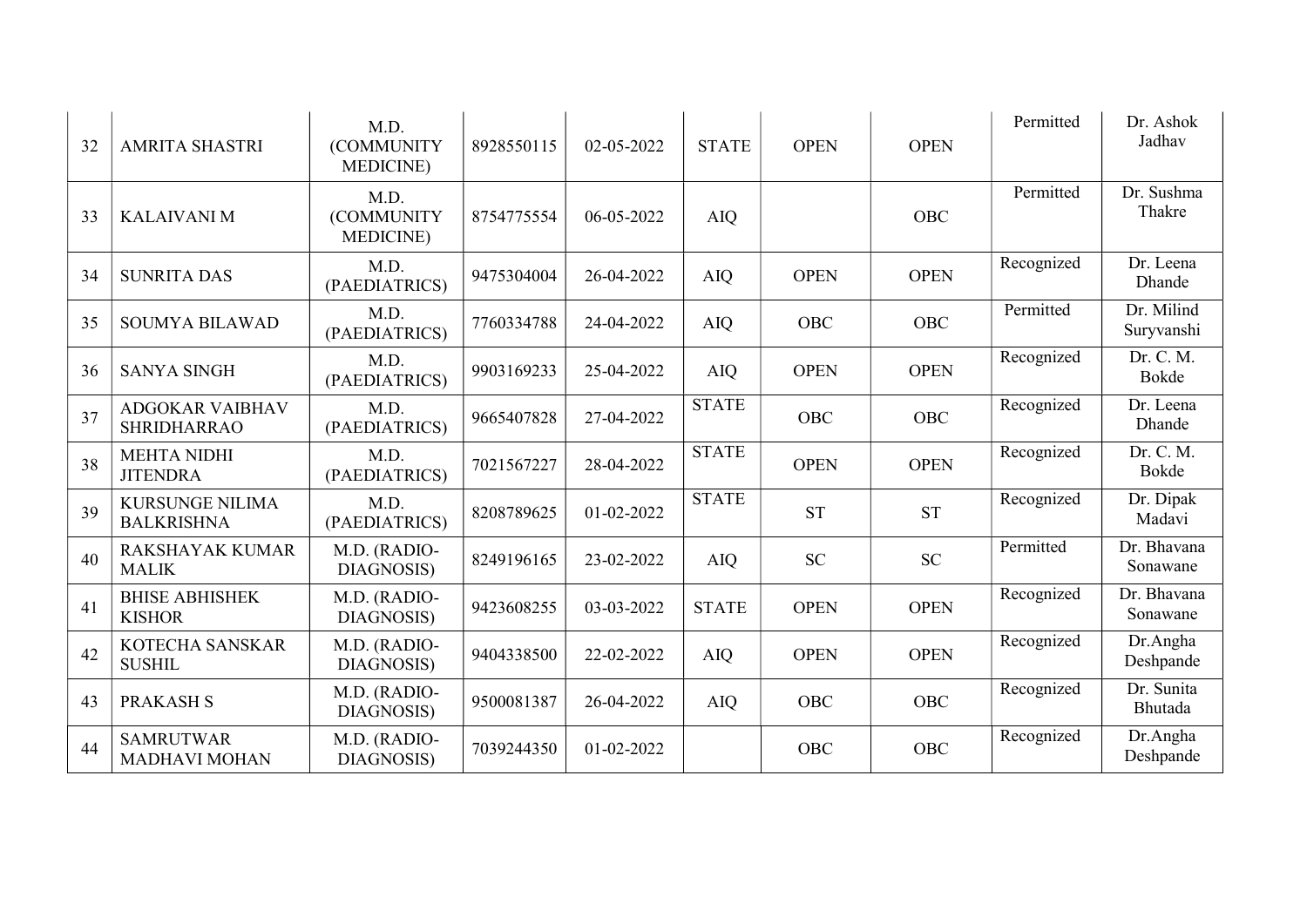| 45 | <b>MUNDHE MAHESH</b><br><b>RAMKISHAN</b>    | M.D. (RADIO-<br>DIAGNOSIS)    | 9881972621 | 01-02-2022 | <b>STATE</b> | NT3         | NT3         | Recognized | Dr. Nitin<br>Bhutada |
|----|---------------------------------------------|-------------------------------|------------|------------|--------------|-------------|-------------|------------|----------------------|
| 46 | ANNAMALAI INDUJA                            | M.D.<br>(BIOCHEMISTRY         | 8220006764 | 23-02-2022 | <b>AIQ</b>   | <b>SC</b>   | <b>SC</b>   | Permitted  |                      |
| 47 | <b>BHOGARAJU</b><br><b>VINDHYA</b>          | M.D.<br>(PHYSIOLOGY)          | 9705984579 | 23-02-2022 | AIQ          | OBC         | <b>OBC</b>  | Permitted  | Dr. Anil<br>Warkar   |
| 48 | HEMALATHA, G                                | M.D.<br>(ANAESTHESIOL<br>OGY) | 9443621779 | 23-02-2022 | <b>AIQ</b>   | OBC         | <b>OBC</b>  | Permitted  |                      |
| 49 | SUBASRI@<br>SRILAKSHMI, S.                  | M.D.<br>(ANAESTHESIOL<br>OGY  | 9944731609 | 23-02-2022 | <b>AIQ</b>   | <b>OPEN</b> | <b>OPEN</b> | Recognized |                      |
| 50 | <b>SANTHOSHA</b><br><b>LAKSHMIR</b>         | M.D.<br>(ANAESTHESIOL<br>OGY  | 7010585729 | 23-02-2022 | <b>AIQ</b>   | OBC         | <b>OBC</b>  | Recognized |                      |
| 51 | <b>MARLE AMRITA</b><br><b>LAXMAN</b>        | M.D.<br>(ANAESTHESIOL<br>OGY  | 8830995399 | 06-03-2022 | <b>STATE</b> | <b>ST</b>   | <b>ST</b>   | Permitted  |                      |
| 52 | <b>TEILANG KHAR</b><br><b>SYIEMLIEH</b>     | M.D.<br>(ANAESTHESIOL<br>OGY) | 8210016607 | 24-02-2022 | <b>AIQ</b>   | <b>ST</b>   | <b>ST</b>   | Permitted  |                      |
| 53 | <b>DIKSHA KEDARNATH</b><br><b>SAO</b>       | M.D.<br>(ANAESTHESIOL<br>OGY  | 9420868593 | 25-04-2022 | <b>AIQ</b>   | <b>SC</b>   | <b>SC</b>   | Permitted  |                      |
| 54 | <b>MANIKPURE</b><br><b>ABHIRUCHI SANJAY</b> | M.D.<br>(ANAESTHESIOL<br>OGY) | 9503518926 | 27-04-2022 | <b>STATE</b> | OBC         | <b>OBC</b>  | Recognized |                      |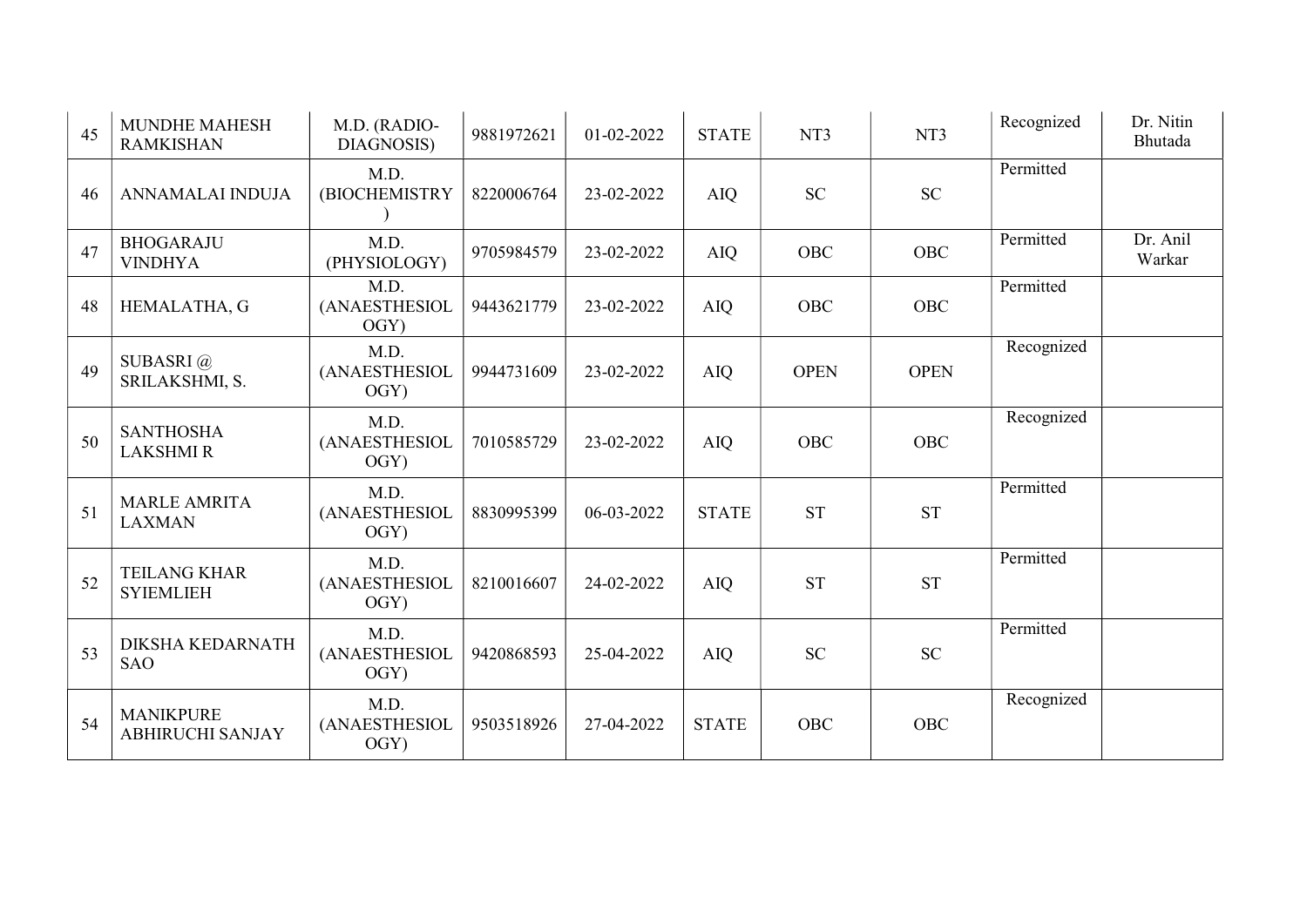| 55 | <b>KUKADAPWAR</b><br><b>ANUJA ANIL</b>                 | M.D.<br>(ANAESTHESIOL<br>OGY) | 9405503317 | 27-04-2022 | <b>STATE</b> | <b>OPEN</b> | <b>OPEN</b> | Recognized |                               |
|----|--------------------------------------------------------|-------------------------------|------------|------------|--------------|-------------|-------------|------------|-------------------------------|
| 56 | <b>SANGDE</b><br><b>PRATIKKUMAR</b><br><b>BHAGAWAN</b> | M.D.<br>(ANAESTHESIOL<br>OGY) | 9284568746 | 26-04-2022 | <b>STATE</b> | <b>SC</b>   | <b>SC</b>   | Permitted  |                               |
| 57 | <b>MRUDULA</b><br><b>DHARMRAJ</b><br><b>KHANDAGALE</b> | M.D.<br>(ANAESTHESIOL<br>OGY) | 9011040845 | 02-05-2022 | <b>STATE</b> | <b>OPEN</b> | <b>OPEN</b> | Recognized |                               |
| 58 | <b>MEDHA SAINANEE</b>                                  | M.S. (GENERAL<br>SURGERY)     | 8851640536 | 23-02-2022 | <b>AIQ</b>   | <b>OPEN</b> | <b>OPEN</b> | Recognized | Dr.ManikGeda<br>m             |
| 59 | <b>SWATHY SUNY</b><br><b>SUDHAN</b>                    | M.S. (GENERAL<br>SURGERY)     | 8848882794 | 23-02-2022 | <b>AIQ</b>   | OBC         | <b>OBC</b>  | Permitted  | Dr.Mrunalini<br><b>Borkar</b> |
| 60 | <b>SATPUDKE MAUKTIK</b><br><b>TANBA</b>                | M.S. (GENERAL<br>SURGERY)     | 9527479698 | 23-02-2022 | <b>AIQ</b>   | <b>SC</b>   | <b>SC</b>   | Permitted  | Dr. Atish<br>Bansod           |
| 61 | <b>HAKIM YUSUF</b><br><b>SHAIKHADAM</b>                | M.S. (GENERAL<br>SURGERY)     | 9422984664 | 23-02-2022 | <b>AIQ</b>   | <b>OPEN</b> | <b>OPEN</b> | Recognized | Dr. Atish<br>Bansod           |
| 62 | <b>R SIDDHARTH</b>                                     | M.S. (GENERAL<br>SURGERY)     | 9920205226 | 08-03-2022 | <b>STATE</b> | <b>OPEN</b> | <b>OPEN</b> | Recognized | Dr.Mrunalini<br><b>Borkar</b> |
| 63 | <b>MRKHOUSHIK</b>                                      | M.S. (GENERAL<br>SURGERY)     | 9444335785 | 24-02-2022 | <b>AIQ</b>   | <b>OPEN</b> | <b>OPEN</b> | Permitted  | Dr. Vishal<br>Nandagavali     |
| 64 | <b>BOMBLE MANIK</b><br><b>SAHEBRAO</b>                 | M.S. (GENERAL<br>SURGERY)     | 9545797365 | 27-04-2022 | <b>STATE</b> | <b>ST</b>   | <b>ST</b>   | Permitted  | Dr. Vishal<br>Nandagavali     |
| 65 | <b>ANKIT RAJ PATEL</b>                                 | M.S. (GENERAL<br>SURGERY)     | 9399909517 | 25-04-2022 | <b>AIQ</b>   | <b>OBC</b>  | <b>OBC</b>  | Permitted  | Dr.Mukteshwa<br>r Deshmukh    |
| 66 | RAJSHREE SHARMA                                        | M.S. (GENERAL<br>SURGERY)     | 8605200458 | 25-04-2022 | <b>STATE</b> | <b>OPEN</b> | <b>OPEN</b> | Recognized | Dr. Vishal<br>Nandagavali     |
| 67 | <b>BANAIT SARANG</b><br><b>SANJAYRAO</b>               | M.S. (GENERAL<br>SURGERY)     | 7218487544 | 27-04-2022 | <b>STATE</b> | OBC         | <b>OBC</b>  | Permitted  | Dr.ManikGeda<br>m             |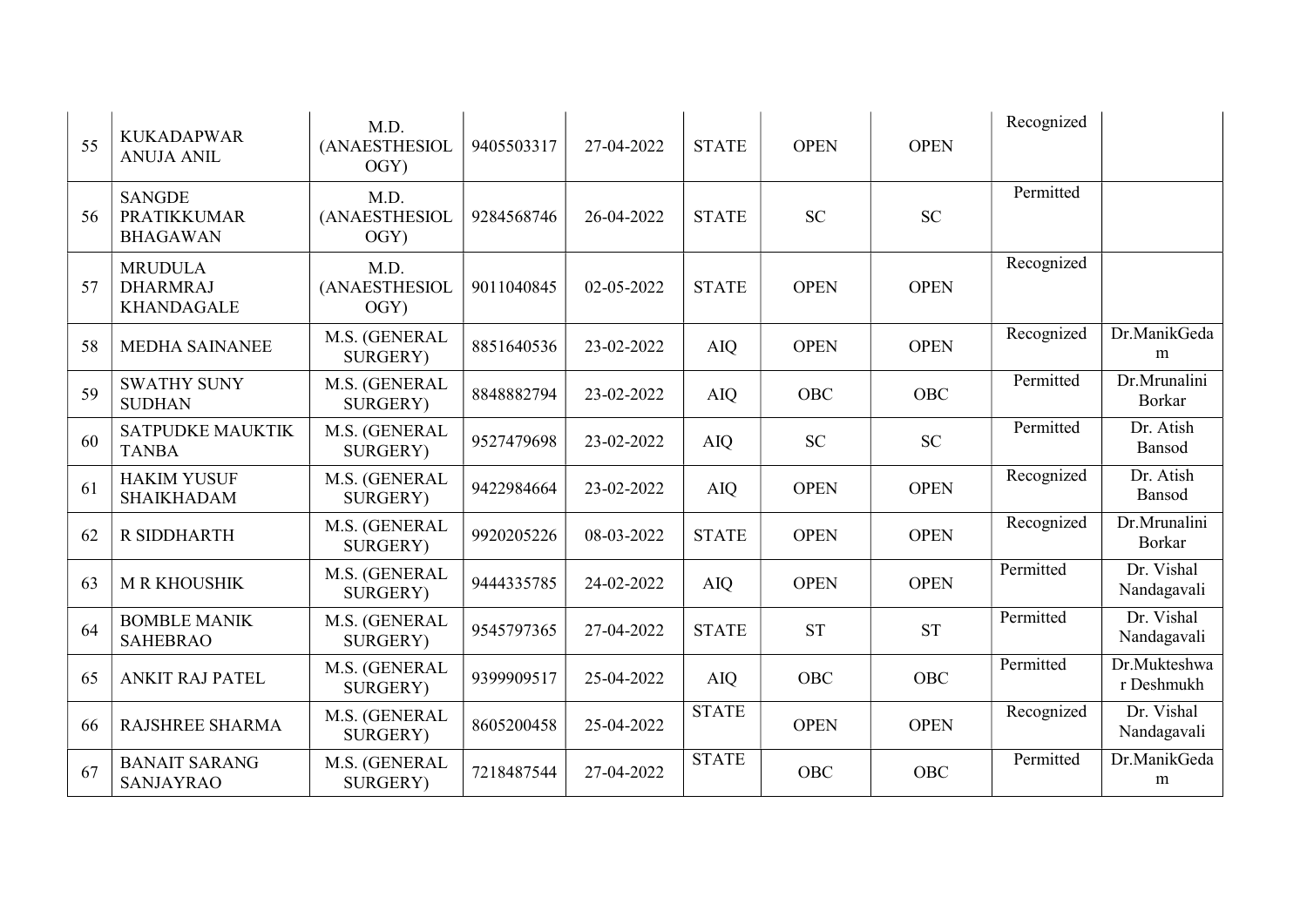| 68 | <b>SAWASE NITEEN</b><br><b>BABASAHEB</b>    | M.S. (GENERAL<br>SURGERY)            | 9922868793 | 05-03-2022 | <b>STATE</b> | EWS         | <b>EWS</b>  | Recognized | Dr. Atish<br>Bansod           |
|----|---------------------------------------------|--------------------------------------|------------|------------|--------------|-------------|-------------|------------|-------------------------------|
| 69 | <b>SALVE SUMEDH</b><br><b>KADUBA</b>        | M.S. (GENERAL<br>SURGERY)            | 7385680779 | 04-03-2022 | <b>STATE</b> | <b>SC</b>   | <b>SC</b>   | Permitted  | Dr.Mrunalini<br><b>Borkar</b> |
| 70 | <b>RATHOD AKHILESH</b><br><b>MADHUKAR</b>   | M.S.<br>(OPHTHALMOLO<br>GY)          | 7743917481 | 06-03-2022 | <b>STATE</b> | VJ          | VJ          | Recognized |                               |
| 71 | <b>UGALE AMOL ASHOK</b>                     | M.S.<br>(OPHTHALMOLO<br>GY)          | 8007444021 | 21-02-2022 | <b>AIQ</b>   | <b>OBC</b>  | <b>OBC</b>  | Permitted  |                               |
| 72 | <b>DIVISHA JAIN</b>                         | M.S.<br>(OPHTHALMOLO<br>GY)          | 9812272527 | 22-02-2022 | <b>AIQ</b>   | <b>OPEN</b> | <b>OPEN</b> | Recognized |                               |
| 73 | VARSHA RANI SAO                             | M.S.<br>(OPHTHALMOLO<br>GY)          | 7974761428 | 21-02-2022 | <b>AIQ</b>   | <b>OPEN</b> | <b>OPEN</b> | Permitted  |                               |
| 74 | <b>JADHAV SANSKRUTI</b><br><b>LAXMIKANT</b> | M.S.<br>(OPHTHALMOLO<br>GY)          | 9168159789 | 28-04-2022 | <b>STATE</b> | <b>EWS</b>  | <b>EWS</b>  | Permitted  |                               |
| 75 | <b>NILANJAN PATRA</b>                       | M.S. (OTO-<br>RHINO-<br>LARYNGOLOGY) | 9903715962 | 23-02-2022 | <b>AIQ</b>   | <b>OPEN</b> | <b>OPEN</b> | Recognized |                               |
| 76 | <b>MAMMULA</b><br><b>GEETANJALI</b>         | M.S. (OTO-<br>RHINO-<br>LARYNGOLOGY) | 9010822621 | 26-04-2022 | <b>AIQ</b>   | <b>EWS</b>  | <b>EWS</b>  | Recognized |                               |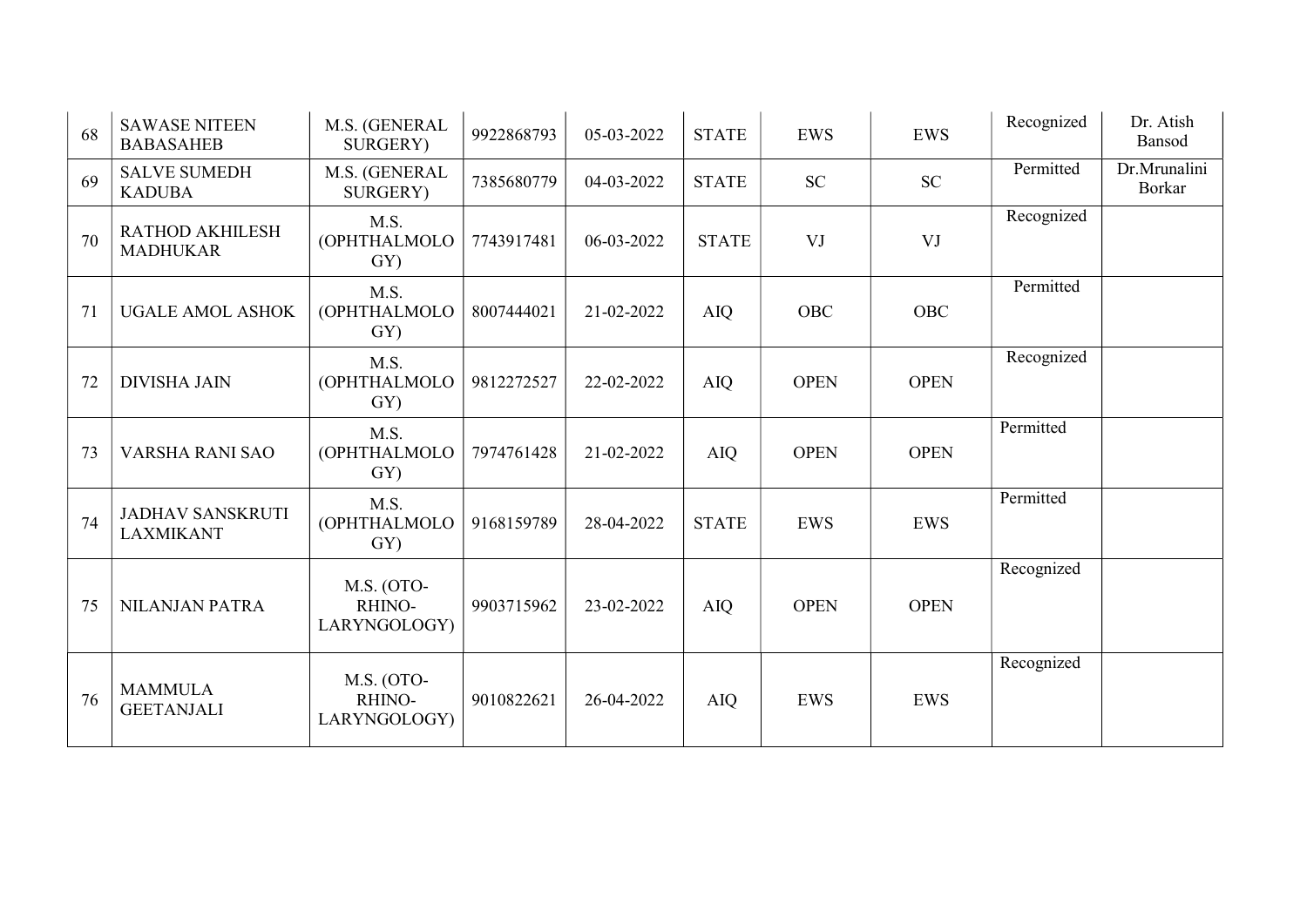| 77 | <b>SHREYA KUMBHARE</b>                     | M.S. (OTO-<br>RHINO-<br>LARYNGOLOGY) | 8055755559 | 27-04-2022 | <b>STATE</b> | <b>OPEN</b> | <b>OPEN</b> | Recognized |
|----|--------------------------------------------|--------------------------------------|------------|------------|--------------|-------------|-------------|------------|
| 78 | <b>RAMTEKE SONAL</b><br><b>CHANDRAMANI</b> | M.S. (OTO-<br>RHINO-<br>LARYNGOLOGY) | 9619491593 | 06-03-2022 | <b>STATE</b> | <b>SC</b>   | <b>SC</b>   | Recognized |
| 79 | <b>LOKNATH</b><br><b>BHAWMICK</b>          | M.S.<br>(ORTHOPAEDICS                | 9038031387 | 23-02-2022 | AIQ          | <b>OPEN</b> | <b>OPEN</b> | Recognized |
| 80 | <b>GAJBHARE SARIPUT</b><br><b>VENKATI</b>  | M.S.<br><b>(ORTHOPAEDICS</b>         | 9049670314 | 05-03-2022 | <b>STATE</b> | <b>SC</b>   | <b>SC</b>   | Recognized |
| 81 | <b>RAUT KUNAL</b><br><b>DEVENDRA</b>       | M.S.<br><b>(ORTHOPAEDICS</b>         | 9422120049 | 09-02-2022 | <b>STATE</b> | <b>OPEN</b> | <b>OPEN</b> | Recognized |
| 82 | <b>SAURABH KUNWAR</b>                      | M.S.<br><b>(ORTHOPAEDICS</b>         | 8770508823 | 24-02-2022 | <b>AIQ</b>   | <b>EWS</b>  | <b>EWS</b>  | Recognized |
| 83 | PARTHA PROTIM<br><b>SANTRA</b>             | M.S.<br>(ORTHOPAEDICS                | 9002407150 | 24-02-2022 | <b>AIQ</b>   | <b>SC</b>   | <b>SC</b>   | Recognized |
| 84 | <b>MEHTA MEET AJAY</b>                     | M.S.<br>(ORTHOPAEDICS                | 7972249487 | 04-03-2022 | <b>STATE</b> | <b>EWS</b>  | <b>EWS</b>  | Recognized |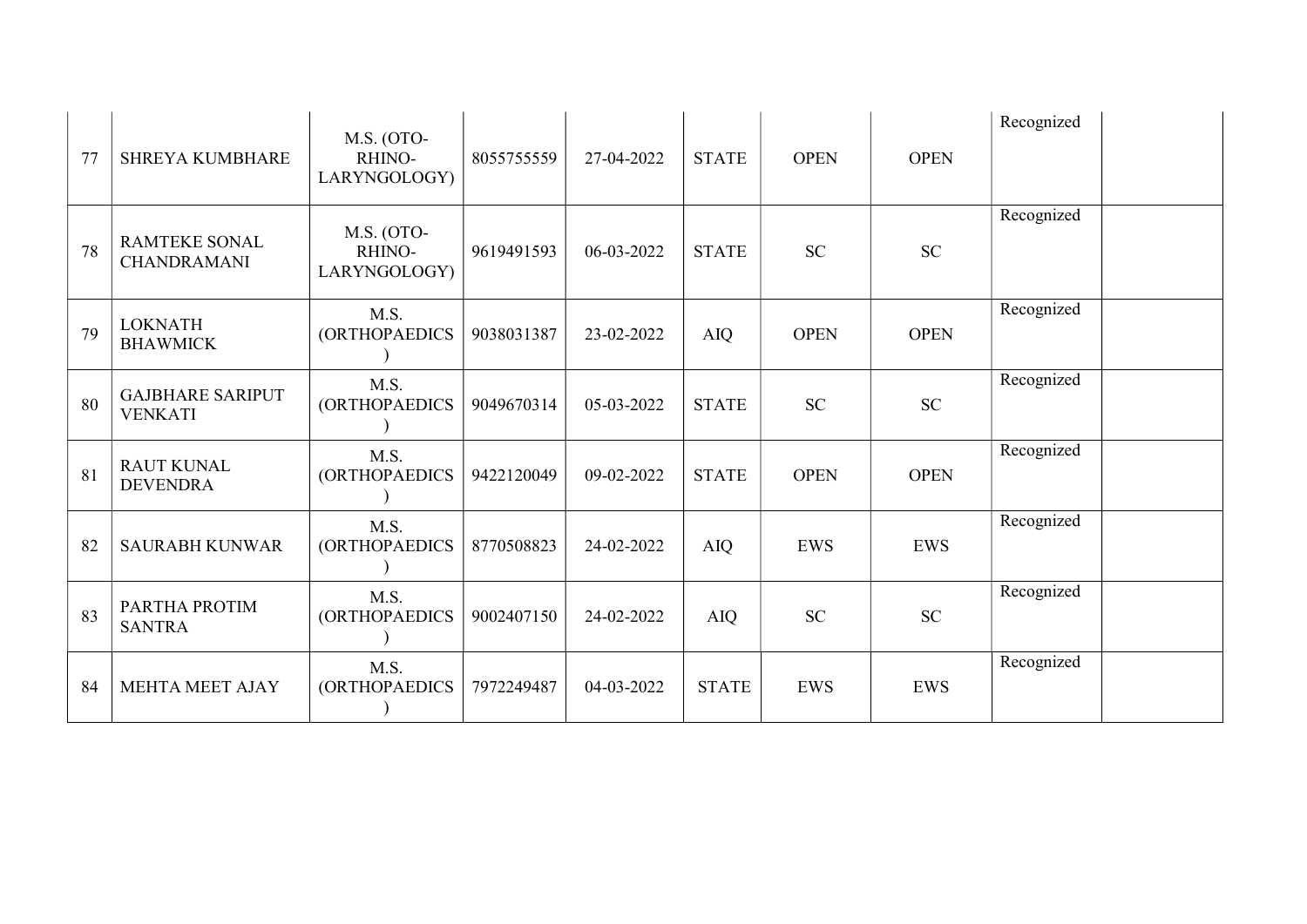| 85 | <b>AAKANKSHA</b><br><b>KATARIYA</b>  | M.S.<br>(OBSTETRICS<br><b>AND</b><br>GYNAECOLOGY) | 8693819707 | 23-02-2022 | AIQ          | <b>ST</b>   | <b>ST</b>   | Recognized |  |
|----|--------------------------------------|---------------------------------------------------|------------|------------|--------------|-------------|-------------|------------|--|
| 86 | <b>MADHANURE</b><br><b>WANAMALA</b>  | M.S.<br>(OBSTETRICS<br><b>AND</b><br>GYNAECOLOGY) | 9676463700 | 23-02-2022 | AIQ          | <b>SC</b>   | <b>SC</b>   | Recognized |  |
| 87 | <b>KARTIKEY KUKDE</b>                | M.S.<br>(OBSTETRICS<br><b>AND</b><br>GYNAECOLOGY) | 8087888590 | 05-03-2022 | <b>STATE</b> | <b>OPEN</b> | <b>OPEN</b> | Recognized |  |
| 88 | <b>KHANDARE</b><br>TEJASWINI SANTOSH | M.S.<br>(OBSTETRICS<br><b>AND</b><br>GYNAECOLOGY) | 8390750186 | 04-03-2022 | <b>STATE</b> | <b>SC</b>   | <b>SC</b>   | Recognized |  |
| 89 | AMRUTA.R.VERNEKA<br>$\mathbf R$      | M.S.<br>(OBSTETRICS<br><b>AND</b><br>GYNAECOLOGY) | 9742123696 | 24-02-2022 | AIQ          | OBC         | OBC         | Recognized |  |